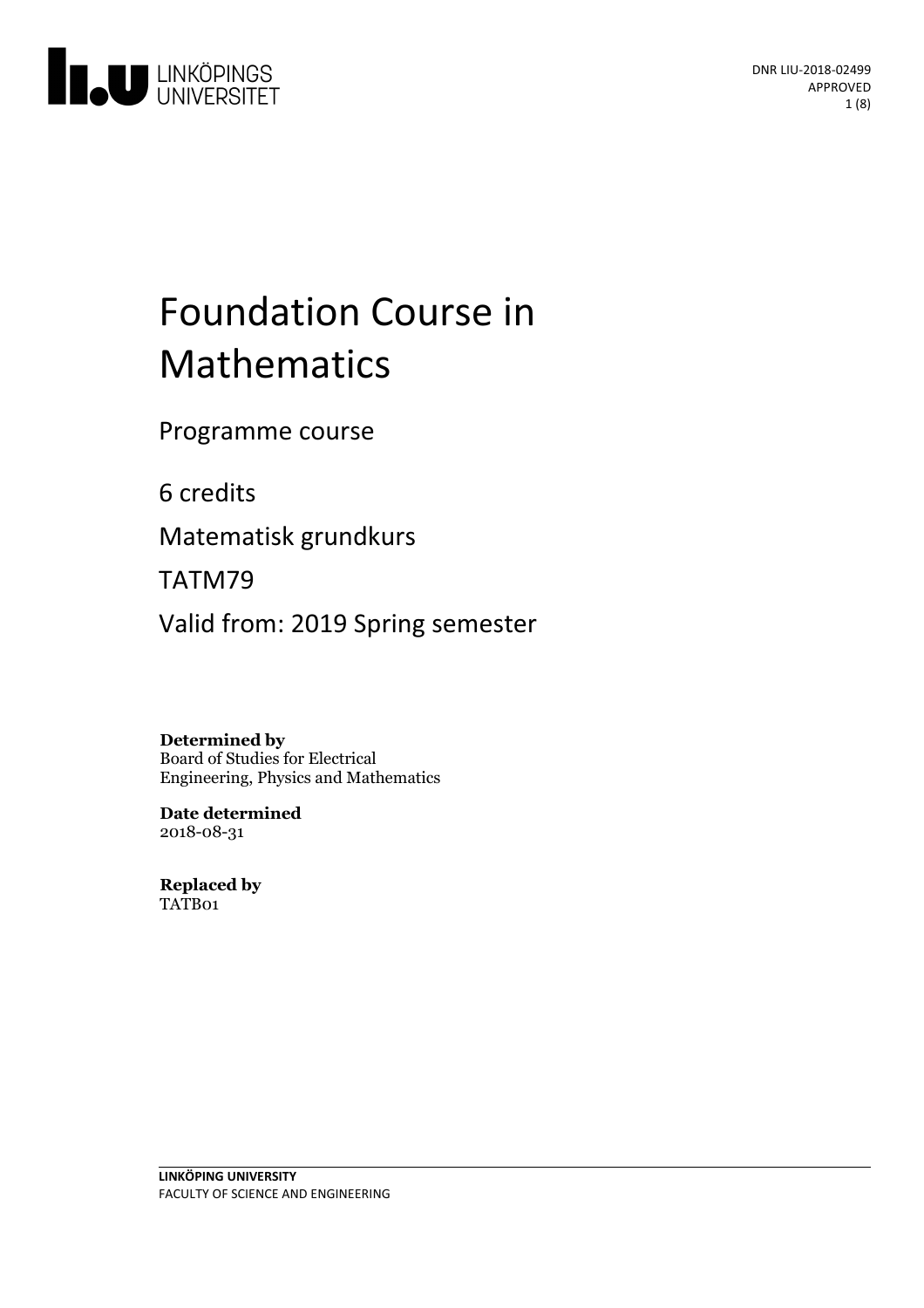# Main field of study

Mathematics, Applied Mathematics

Course level

First cycle

## Advancement level

 $G_1X$ 

# Course offered for

- Master of Science in Design and Product Development
- Master of Science in Energy Environment Management
- Master of Science in Industrial Engineering and Management International
- Master of Science in Industrial Engineering and Management
- Master of Science in Biomedical Engineering
- Master of Science in Mechanical Engineering
- Master of Science in Applied Physics and Electrical Engineering International
- Master of Science in Applied Physics and Electrical Engineering
- Bachelor's Programme in Physics and Nanoscience
- Bachelor's Programme in Mathematics

# Entry requirements

Note: Admission requirements for non-programme students usually also include admission requirements for the programme and threshold requirements for progression within the programme, or corresponding.

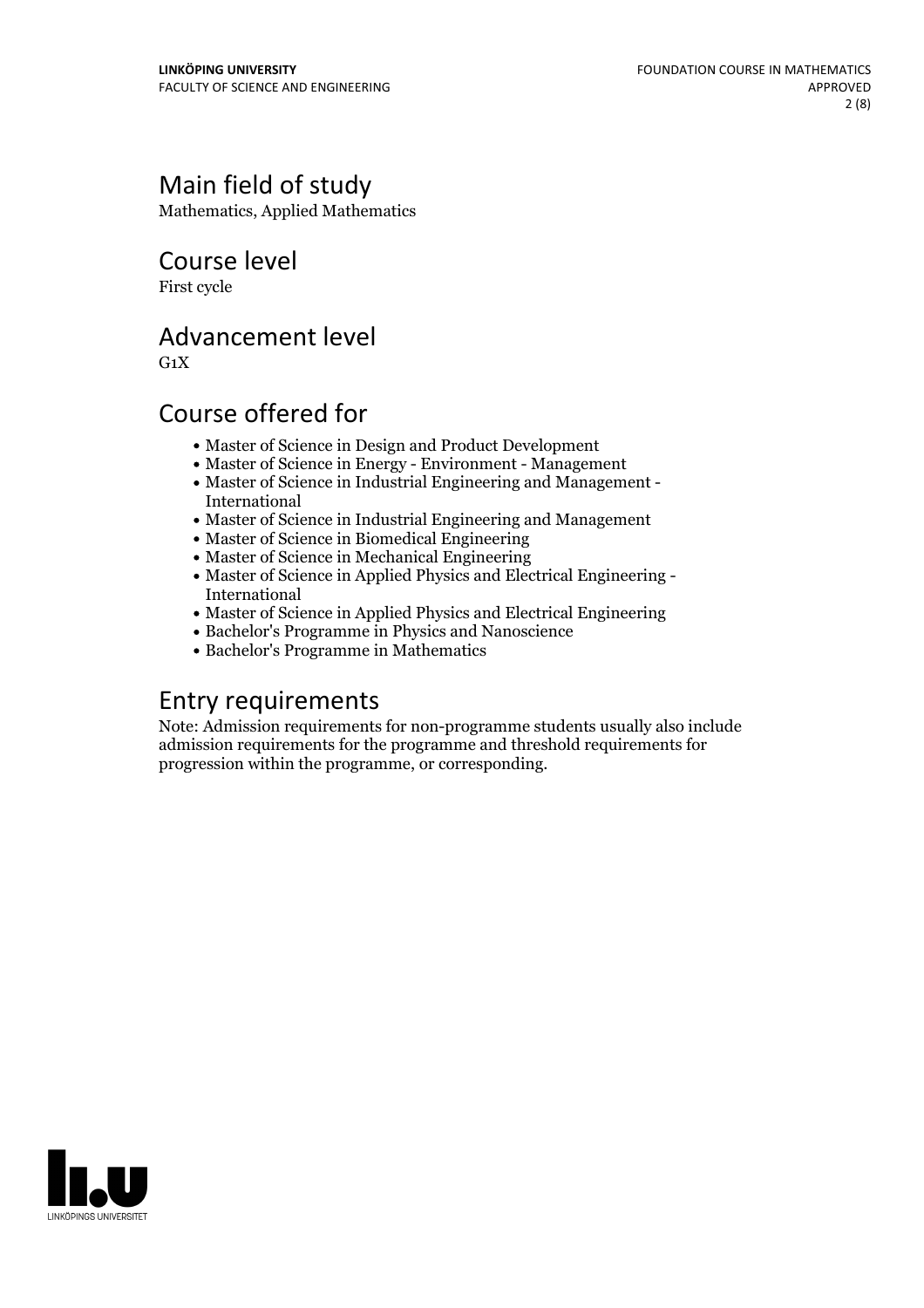# Intended learning outcomes

It is important that you acquire general mathematical accuracy and a stable foundation for your continued studies. After the course is completed you should be able to:

- 
- 
- read and comprehend mathematical texts. perform standard calculations with accuracy. handle calculations with algebraic expressions, inequalities and absolute
- 
- values.<br>• solve polynomial equations and equations containing square roots.<br>• analyze how the concepts domain, range, injectivity and composition relate<br>to particular functions.
- $\bullet$  define and draw the graphs of the elementary functions: the natural logarithm, exponential-, power-, trigonometric- and inverse trigonometric • use and prove laws and formulas for the elementary functions.<br>• work with complex numbers in cartesian and polar form.<br>• define the complex exponential function and use and prove Euler's and
- 
- 
- 
- deMoivre's formulas.<br>• solve problems concerning straight lines and circles in the plane.<br>• perform logical arguments<br>• work with geometric and arithmetic sums.
- 
- 
- check results and partial results in order to verify their correctness or reasonableness.

### Course content

Algebraic expessions, inequalities, modulus, complex numbers. Solving equations. Functions and graphs. Definitions and properties of the elementary functions: natural logarithm, exponential function, power function, trigonometric functions and complex exponential function, arcus functions. The Euler formulas. Basic principles of logic. Different types of proof techniques. Coordinate systems in the plane. Polar coordinates. Lines and circles. The complex plane. Complex numbers in polar form. Inverse trigonometric functions.

### Teaching and working methods

Problem classes, tutorials, and a few lectures.

### Examination

| TEN <sub>5</sub> | Examination | 1.5 credits | U, 3, 4, 5 |
|------------------|-------------|-------------|------------|
| TEN <sub>6</sub> | Examination | 3 credits   | U, 3, 4, 5 |
| TEN <sub>7</sub> | Examination | 4.5 credits | U, 3, 4, 5 |
| UPG <sub>2</sub> | Examination | 1.5 credits | U.G        |

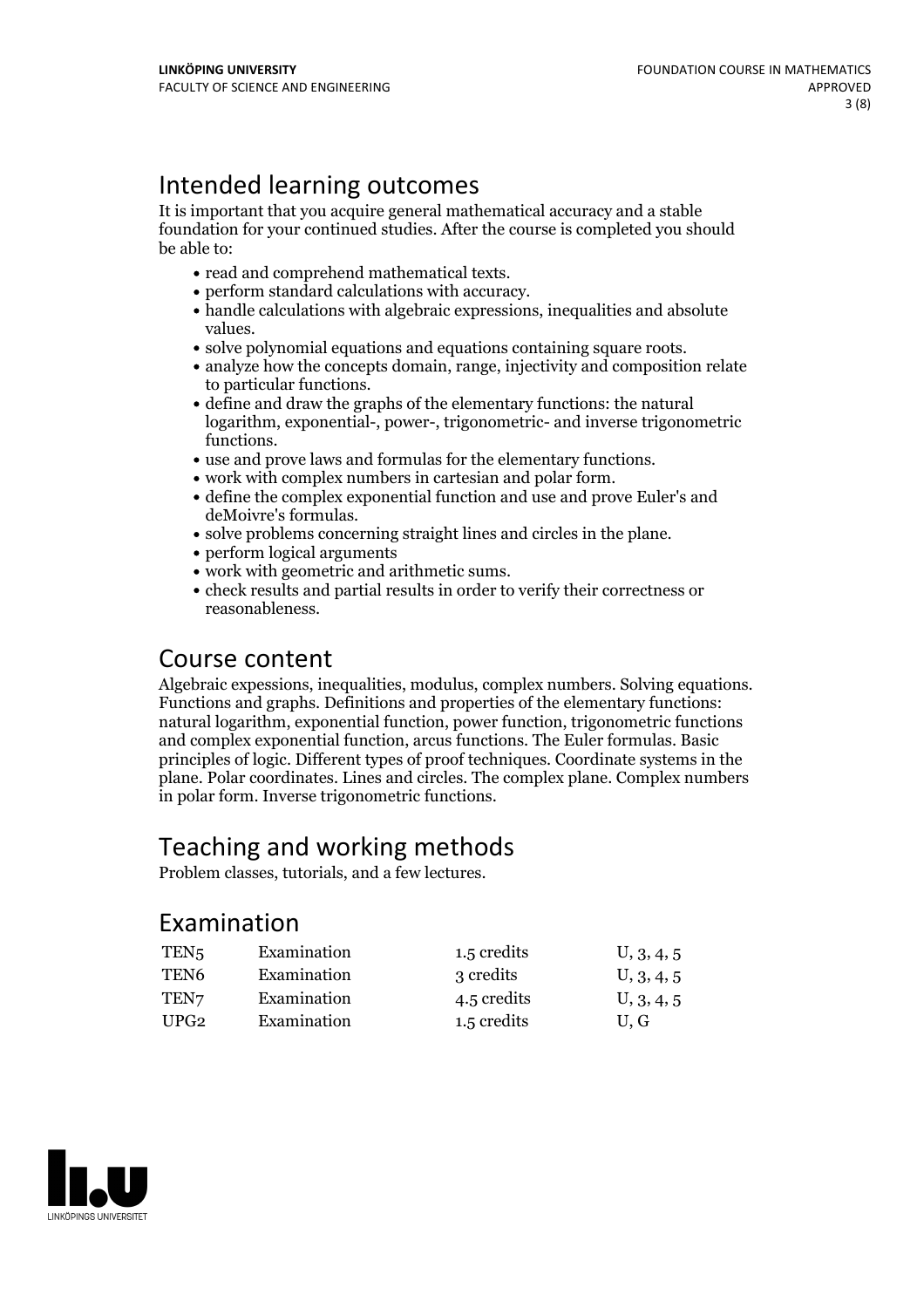Grades Alternative-grade scale, LiU, U, 3, 4, 5

Department Matematiska institutionen

# Director of Studies or equivalent

Jesper Thorén

Examiner Fredrik Andersson, Mikael Langer, Johan Thim

# Course website and other links

## Education components

Preliminary scheduled hours: 78 h Recommended self-study hours: 82 h

# Course literature

**Books**

G. Forsling, M. Neymark, *Matematisk analys, en variabel* Liber

**Other**

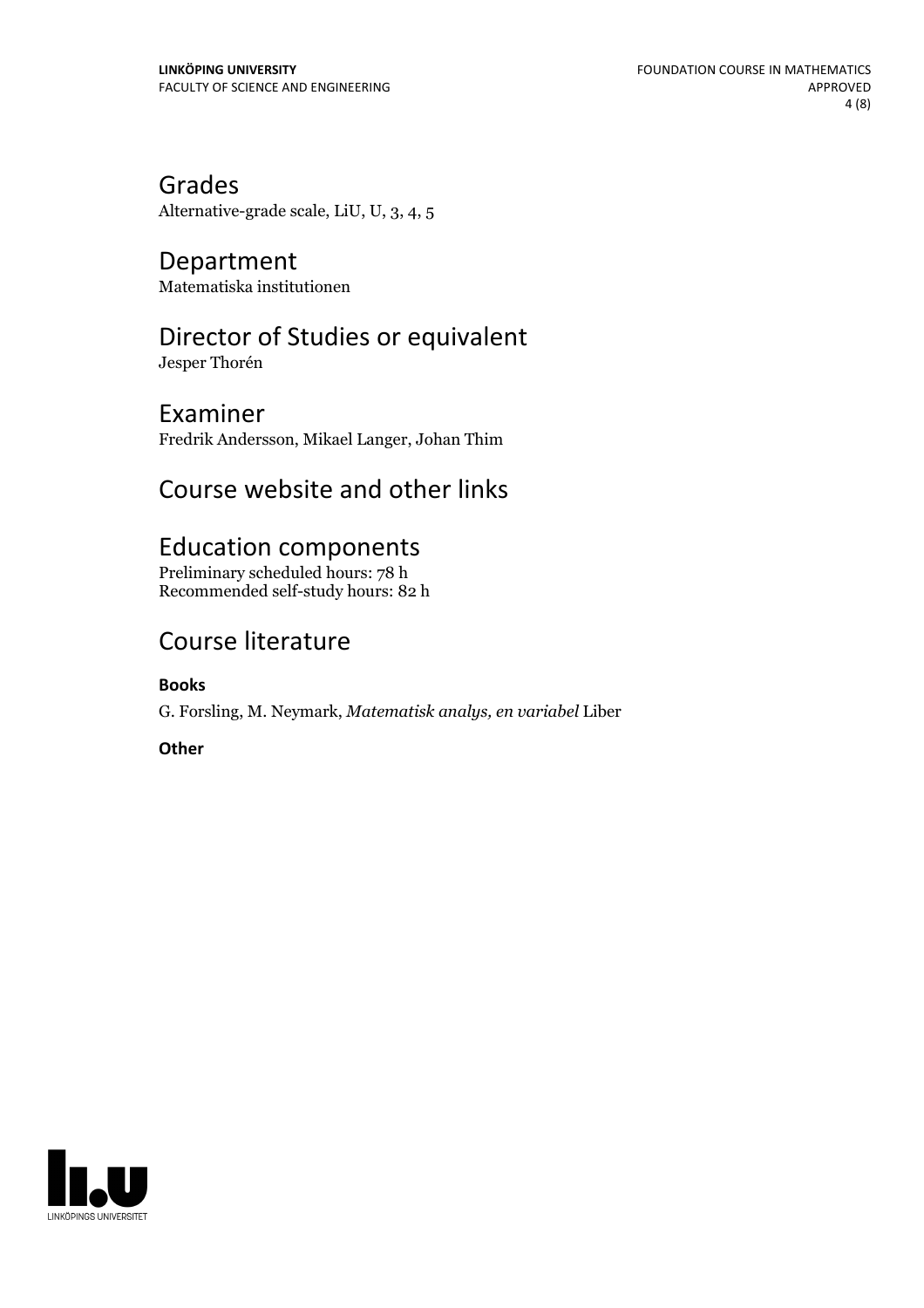# **Common rules**

### **Course syllabus**

A syllabus has been established for each course. The syllabus specifies the aim and contents of the course, and the prior knowledge that a student must have in order to be able to benefit from the course.

### **Timetabling**

Courses are timetabled after a decision has been made for this course concerning its assignment to a timetable module. A central timetable is not drawn up for courses with fewer than five participants. Most project courses do not have a central timetable.

### **Interrupting a course**

The vice-chancellor's decision concerning regulations for registration, deregistration and reporting results (Dnr LiU-2015-01241) states that interruptions in study are to be recorded in Ladok. Thus, all students who do not participate in a course for which they have registered must record the interruption, such that the registration on the course can be removed. Deregistration from <sup>a</sup> course is carried outusing <sup>a</sup> web-based form: www.lith.liu.se/for-studenter/kurskomplettering?l=sv.

### **Cancelled courses**

Courses with few participants (fewer than 10) may be cancelled or organised in a manner that differs from that stated in the course syllabus. The board of studies is to deliberate and decide whether a course is to be cancelled orchanged from the course syllabus.

### **Regulations relatingto examinations and examiners**

Details are given in a decision in the university's rule book: http://styrdokument.liu.se/Regelsamling/VisaBeslut/622678.

### **Forms of examination**

### **Examination**

Written and oral examinations are held at least three times a year: once immediately after the end of the course, once in August, and once (usually) in one of the re-examination periods. Examinations held at other times are to follow a decision of the board of studies.

Principles for examination scheduling for courses that follow the study periods:

courses given in VT1 are examined for the first time in March, with re-

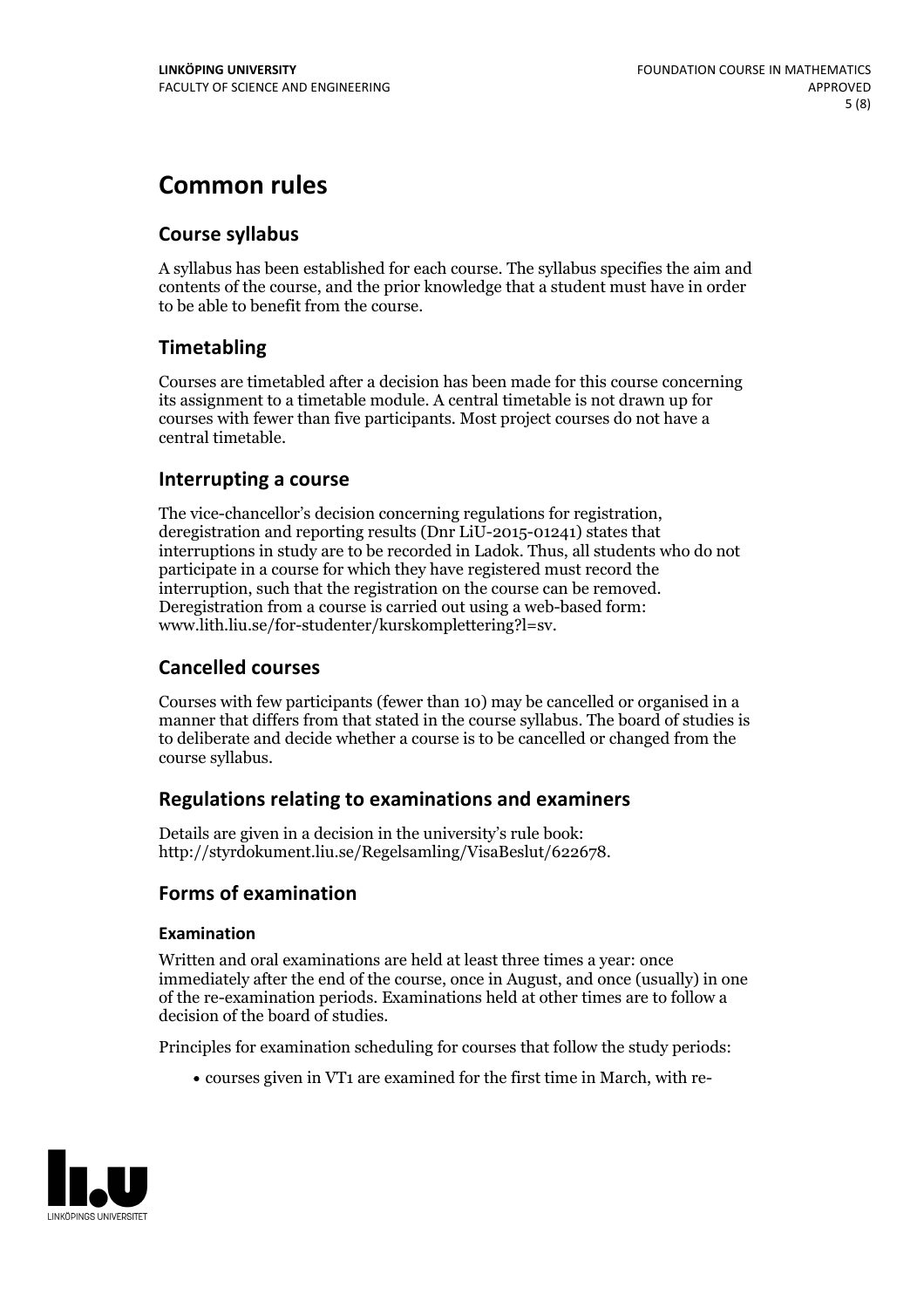examination in June and August

- courses given in VT2 are examined for the first time in May, with re-examination in August and October
- courses given in HT1 are examined for the first time in October, with re-examination in January and August
- courses given in HT2 are examined for the first time in January, with re-examination at Easter and in August.

The examination schedule is based on the structure of timetable modules, but there may be deviations from this, mainly in the case of courses that are studied and examined for several programmes and in lower grades (i.e. 1 and 2).

- Examinations for courses that the board of studies has decided are to be held in alternate years are held only three times during the year in which
- the course is given.<br>• Examinations for courses that are cancelled or rescheduled such that they are not given in one or several years are held three times during the year that immediately follows the course, with examination scheduling that corresponds to the scheduling that was in force before the course was cancelled or rescheduled.<br>• If teaching is no longer given for a course, three examination occurrences
- are held during the immediately subsequent year, while examinations are at the same time held for any replacement course that is given, or alternatively in association with other re-examination opportunities. Furthermore, an examination is held on one further occasion during the next subsequent year, unless the board of studies determines otherwise.<br>• If a course is given during several periods of the year (for programmes, or
- on different occasions for different programmes) the board orboards of studies determine together the scheduling and frequency of re-examination occasions.

#### **Registration for examination**

In order to take an examination, a student must register in advance at the Student Portal during the registration period, which opens 30 days before the date of the examination and closes 10 days before it. Candidates are informed of the location of the examination by email, four days in advance. Students who have not registered for an examination run the risk of being refused admittance to the examination, if space is not available.

Symbols used in the examination registration system:

- \*\* denotes that the examination is being given for the penultimate time.
- \* denotes that the examination is being given for the last time.

#### **Code of conduct for students during examinations**

Details are given in a decision in the university's rule book: http://styrdokument.liu.se/Regelsamling/VisaBeslut/622682.

#### **Retakes for higher grade**

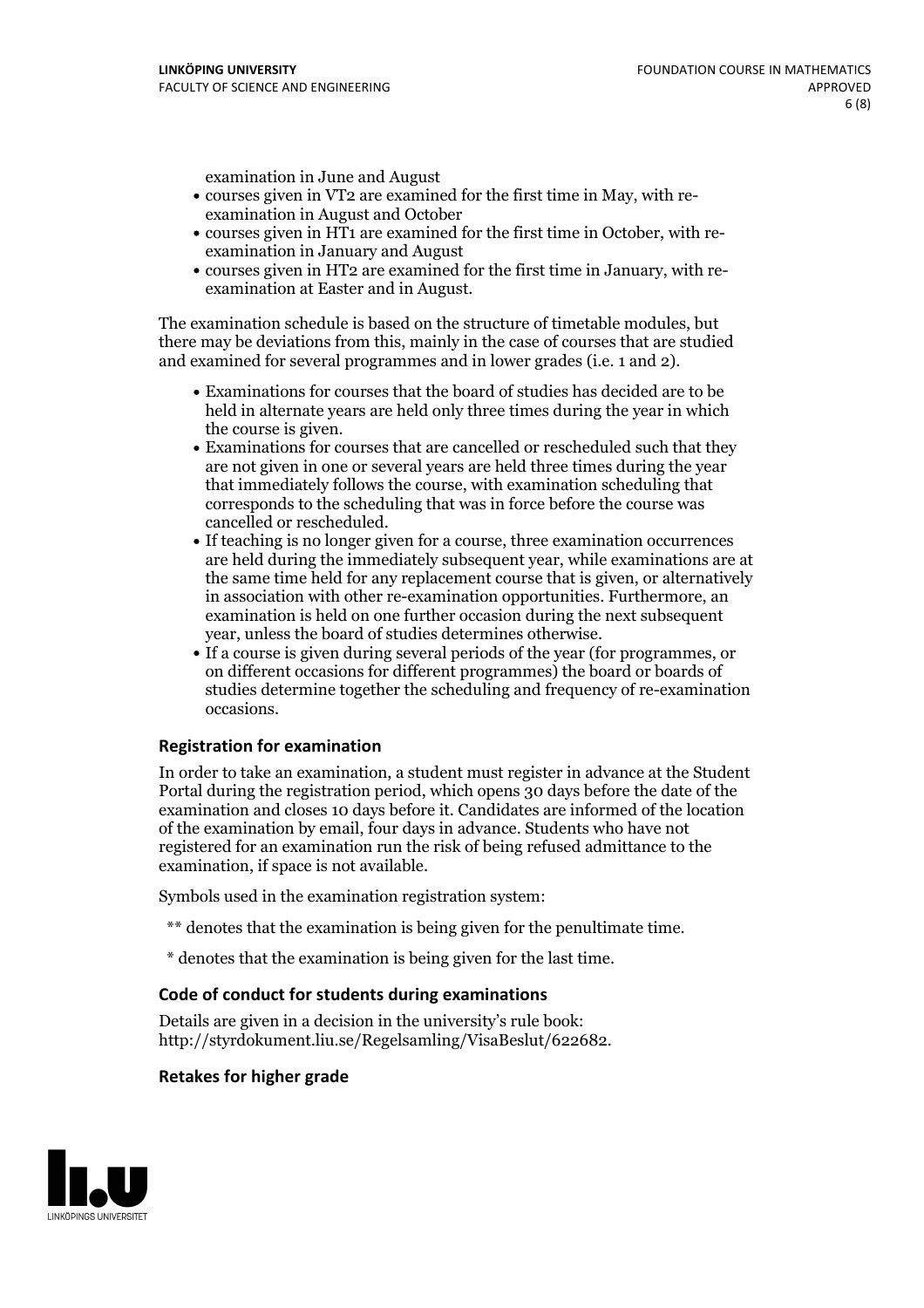Students at the Institute of Technology at LiU have the right to retake written examinations and computer-based examinations in an attempt to achieve a higher grade. This is valid for all examination components with code "TEN" and "DAT". The same right may not be exercised for other examination components, unless otherwise specified in the course syllabus.

#### **Retakes of other forms of examination**

Regulations concerning retakes of other forms of examination than written examinations and computer-based examinations are given in the LiU regulations for examinations and examiners, http://styrdokument.liu.se/Regelsamling/VisaBeslut/622678.

#### **Plagiarism**

For examinations that involve the writing of reports, in cases in which it can be assumed that the student has had access to other sources (such as during project work, writing essays, etc.), the material submitted must be prepared in accordance with principles for acceptable practice when referring to sources (references or quotations for which the source is specified) when the text, images, ideas, data, etc. of other people are used. It is also to be made clear whether the author has reused his or her own text, images, ideas, data, etc. from previous examinations.

A failure to specify such sources may be regarded as attempted deception during examination.

#### **Attempts to cheat**

In the event of <sup>a</sup> suspected attempt by <sup>a</sup> student to cheat during an examination, or when study performance is to be assessed as specified in Chapter <sup>10</sup> of the Higher Education Ordinance, the examiner is to report this to the disciplinary board of the university. Possible consequences for the student are suspension from study and a formal warning. More information is available at https://www.student.liu.se/studenttjanster/lagar-regler-rattigheter?l=sv.

#### **Grades**

The grades that are preferably to be used are Fail (U), Pass (3), Pass not without distinction  $(4)$  and Pass with distinction  $(5)$ . Courses under the auspices of the faculty board of the Faculty of Science and Engineering (Institute of Technology) are to be given special attention in this regard.

- 1. Grades U, 3, 4, 5 are to be awarded for courses that have written
- examinations. 2. Grades Fail (U) and Pass (G) may be awarded for courses with <sup>a</sup> large degree of practical components such as laboratory work, project work and group work.

#### **Examination components**

- 
- 1. Grades U, 3, 4, <sup>5</sup> are to be awarded for written examinations (TEN). 2. Grades Fail (U) and Pass (G) are to be used for undergraduate projects and other independent work.